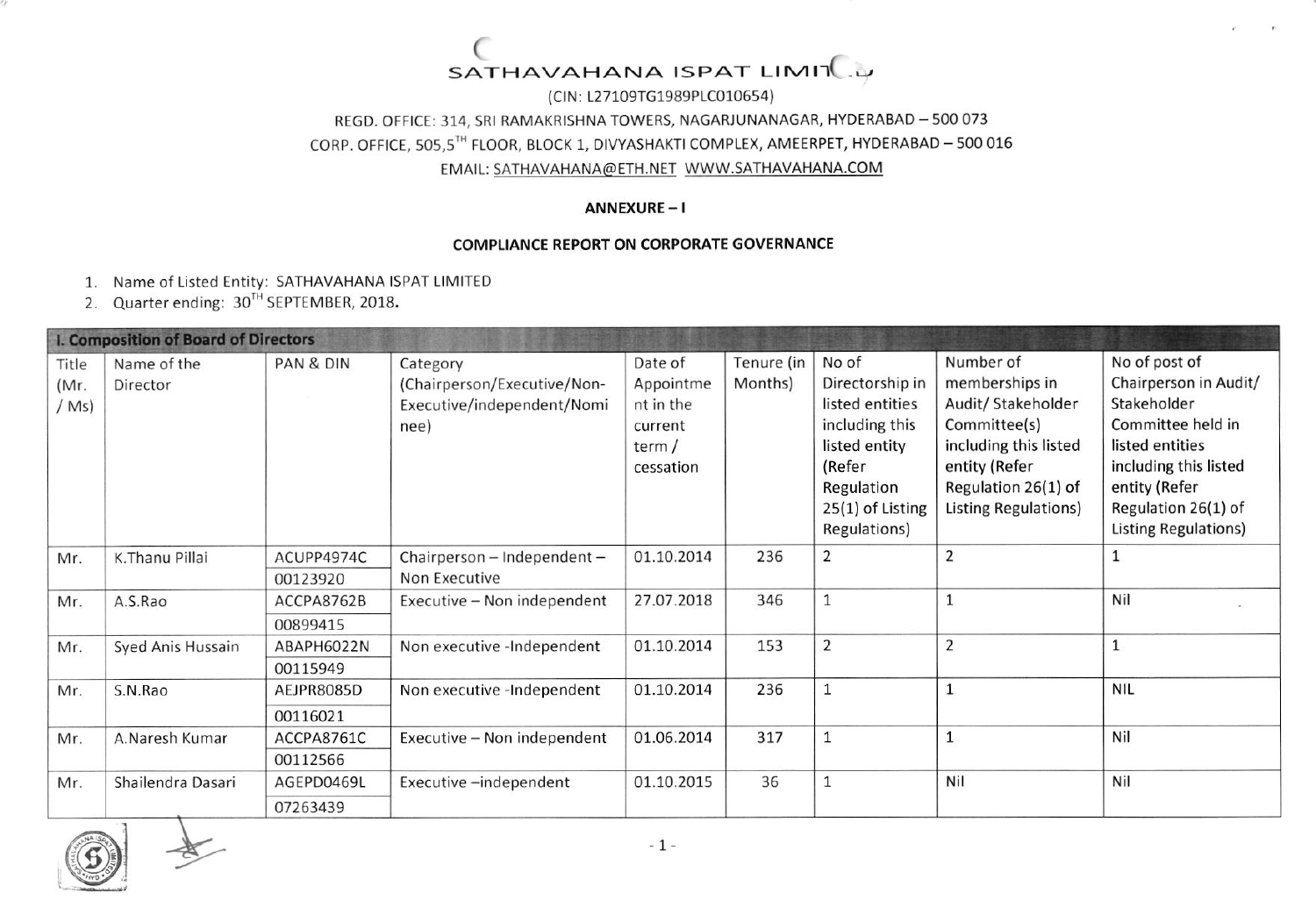# SATHAVAHANA ISPAT LIMITED SATHAVAHANA ISPAT LIMITED

 $\epsilon$ 



| <b>II. Composition of Committees:</b> |                   |                                                     |                                          |                                             |  |  |
|---------------------------------------|-------------------|-----------------------------------------------------|------------------------------------------|---------------------------------------------|--|--|
| Name of Committee                     | <b>DIN NUMBER</b> | Name of Committee members                           | Category - 1 (Chairperson/Executive/Non- | Category - 2 of Directors                   |  |  |
|                                       |                   |                                                     | Executive/independent/Nominee)           |                                             |  |  |
| 1. Audit Committee                    | 00123920          | K.Thanu Pillai                                      | Independent -Non executive-(Chairman)    | Chairperson                                 |  |  |
|                                       | 00115949          | Syed Anis Hussain                                   | Independent - Non executive              | Member                                      |  |  |
|                                       | 00116021          | S.N.Rao                                             | Independent - Non executive              | Member                                      |  |  |
| 2. Nomination &                       | 00115949          | Syed Anis Hussain                                   | Independent -Non executive               | Chairperson                                 |  |  |
| <b>Remuneration Committee</b>         | 00123920          | K.Thanu Pillai                                      | Independent -Non executive               | Member                                      |  |  |
|                                       | 00116021          | S.N.Rao                                             | Independent -Non executive               | Member                                      |  |  |
| 3. Risk Management                    |                   | Not applicable                                      | Not applicable                           | Not applicable                              |  |  |
| Committee(if applicable)              |                   |                                                     |                                          |                                             |  |  |
| <b>Corporate Social</b>               | 00115949          | Syed Anis Hussain                                   | Independent -Non executive               | Member                                      |  |  |
| <b>Responsibility committee</b>       |                   |                                                     |                                          |                                             |  |  |
|                                       | 00116021          | S. N. Rao                                           | Independent -Non executive               | Member                                      |  |  |
| 00899415                              |                   | A.S.Rao                                             | Non executive                            | Member                                      |  |  |
|                                       | 00112566          | A.Naresh Kumar                                      | Non executive                            | Member                                      |  |  |
| <b>Other Committees</b>               | 00116021          | S. N. Rao                                           | Independent -Non executive               | Member                                      |  |  |
| Nirbhaya Committee                    | 00899415          | A.S.Rao                                             | Non executive                            | Member                                      |  |  |
|                                       | 00112566          | A.Naresh Kumar                                      | Non executive                            | Member                                      |  |  |
| 4. Stakeholders                       |                   | Syed Anis Hussain                                   | Independent -Non executive-(Chairman)    | Independent -Non executive-(Chairman)       |  |  |
| Relationship Committee'               |                   | A.S.Rao                                             | Executive - Non independent              | Executive - Non independent                 |  |  |
|                                       |                   | A.Naresh Kumar                                      | Executive - Non independent              | Executive - Non independent                 |  |  |
| III. Meeting of Board of Directors :  |                   |                                                     |                                          |                                             |  |  |
| Date(s) of Meeting (if any) in the    |                   | Date(s) of Meeting (if any) in the relevant quarter |                                          | Maximum gap between any two consecutive (in |  |  |
| previous quarter                      |                   |                                                     |                                          | number of days)                             |  |  |
| 30.05.2018                            |                   | 14.08.2018 ALL PRESENT                              | 75                                       |                                             |  |  |
|                                       |                   | 29.09.2018 ONE ABSENT                               | 45                                       |                                             |  |  |

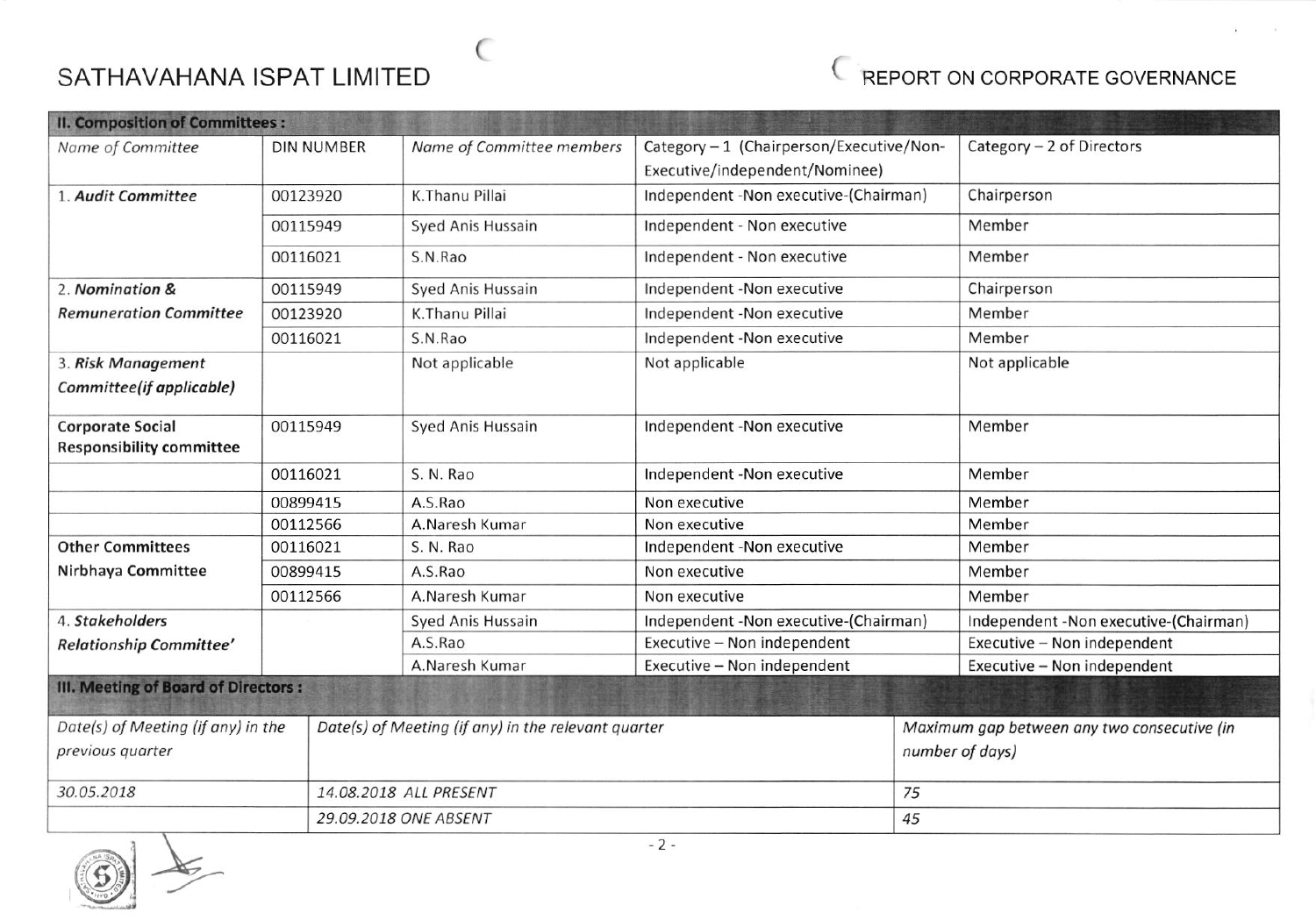## SATHAVAHANA ISPAT LIMITED

 $\subset$ 

## E REPORT ON CORPORATE GOVERNANCE

| <b>IV. Meeting of Committees:</b>                                                                                                    |                              |                                            |                                                                          |    |  |
|--------------------------------------------------------------------------------------------------------------------------------------|------------------------------|--------------------------------------------|--------------------------------------------------------------------------|----|--|
| Whether requirement of Quorum<br>Date(s) of meeting of the committee in the<br>met (details)<br>previous quarter<br>relevant quarter |                              | Date(s) of meeting of the committee in the | Maximum gap between any two<br>consecutive meetings in number of<br>days |    |  |
| Audit Committee:                                                                                                                     |                              |                                            |                                                                          |    |  |
| 14.08.2018                                                                                                                           | $\overline{3}$               | 30.05.2018                                 |                                                                          | 75 |  |
| Nomination & Remuneration Committee:                                                                                                 |                              |                                            |                                                                          |    |  |
| 14.08.2018                                                                                                                           | $\overline{3}$               | 30.05.2018                                 |                                                                          | 75 |  |
| Stakeholders Relationship Committee:                                                                                                 |                              |                                            |                                                                          |    |  |
| 02.07.2018                                                                                                                           | $\overline{3}$               | 09.04.2018                                 |                                                                          | 14 |  |
| 16.07.2018                                                                                                                           | $\overline{3}$               | 17.04.2018                                 |                                                                          |    |  |
| 31.07.2018                                                                                                                           | 3                            | 02.05.2018                                 |                                                                          |    |  |
| 06.08.2018                                                                                                                           | 07.05.2018<br>3              |                                            |                                                                          |    |  |
| 17.08.2018                                                                                                                           | 3                            |                                            | 14.05.2018                                                               |    |  |
| 22.08.2018                                                                                                                           | $\overline{3}$               | 25.05.2018                                 |                                                                          |    |  |
| 31.08.2018                                                                                                                           | 06.06.2018<br>$\overline{2}$ |                                            |                                                                          |    |  |
| 10.09.2018                                                                                                                           | 3                            | 13.06.2018                                 |                                                                          |    |  |
| 14.09.2018                                                                                                                           | 3                            | 25.06.2018                                 |                                                                          |    |  |
| <b>V. Related Party Transactions:</b>                                                                                                |                              |                                            |                                                                          |    |  |
| Subject                                                                                                                              |                              |                                            | Compliance status (Yes/No/NA)                                            |    |  |
| Whether prior approval of Audit obtained                                                                                             |                              | Yes (Copy enclosed)                        |                                                                          |    |  |
| Whether shareholder approval obtained for material RPT.                                                                              |                              |                                            | Not applicable                                                           |    |  |